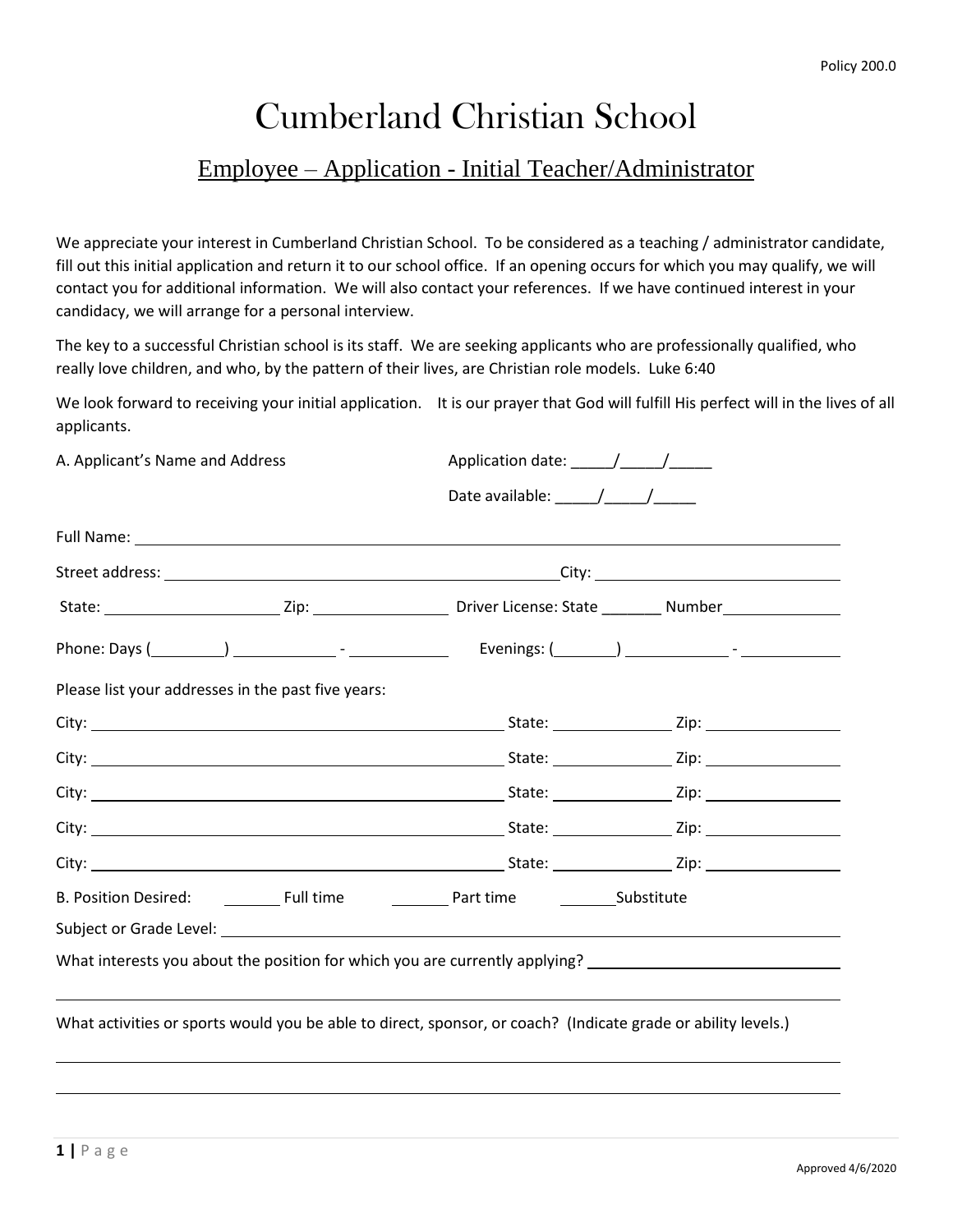C. Christian Background (*On separate paper, briefly give your Christian testimony).*

Please read our Statement of Faith and Association Principles and indicate your degree of support.

|                                     | I fully support the Statement as written without mental reservations.                    |                                                                                                                                                                                                    |  |
|-------------------------------------|------------------------------------------------------------------------------------------|----------------------------------------------------------------------------------------------------------------------------------------------------------------------------------------------------|--|
|                                     | I support the Statement except for the area(s) listed and explained on a separate paper. |                                                                                                                                                                                                    |  |
|                                     |                                                                                          |                                                                                                                                                                                                    |  |
|                                     |                                                                                          |                                                                                                                                                                                                    |  |
|                                     |                                                                                          | In what church activities are you involved and with what degree of regularity? _______________________________                                                                                     |  |
|                                     |                                                                                          |                                                                                                                                                                                                    |  |
|                                     |                                                                                          | ,我们也不会有什么。""我们的人,我们也不会有什么?""我们的人,我们也不会有什么?""我们的人,我们也不会有什么?""我们的人,我们也不会有什么?""我们的人<br>Are you interested in teaching a Bible class? Yes ________ No ___________Grade Level _________________________ |  |
|                                     |                                                                                          |                                                                                                                                                                                                    |  |
|                                     | What books have you read recently that have helped you spiritually?                      |                                                                                                                                                                                                    |  |
| D. Professional Qualifications      | your transcripts must be provided to the school for inclusion in your personnel file.    | *Please attach photocopies of all of your postsecondary transcripts. Should you be offered a position, official copies of                                                                          |  |
| What degree or degrees do you hold? |                                                                                          |                                                                                                                                                                                                    |  |
| Degree                              | Date Received                                                                            | Issuing Institution                                                                                                                                                                                |  |
|                                     |                                                                                          |                                                                                                                                                                                                    |  |
|                                     |                                                                                          |                                                                                                                                                                                                    |  |
|                                     |                                                                                          |                                                                                                                                                                                                    |  |
|                                     |                                                                                          |                                                                                                                                                                                                    |  |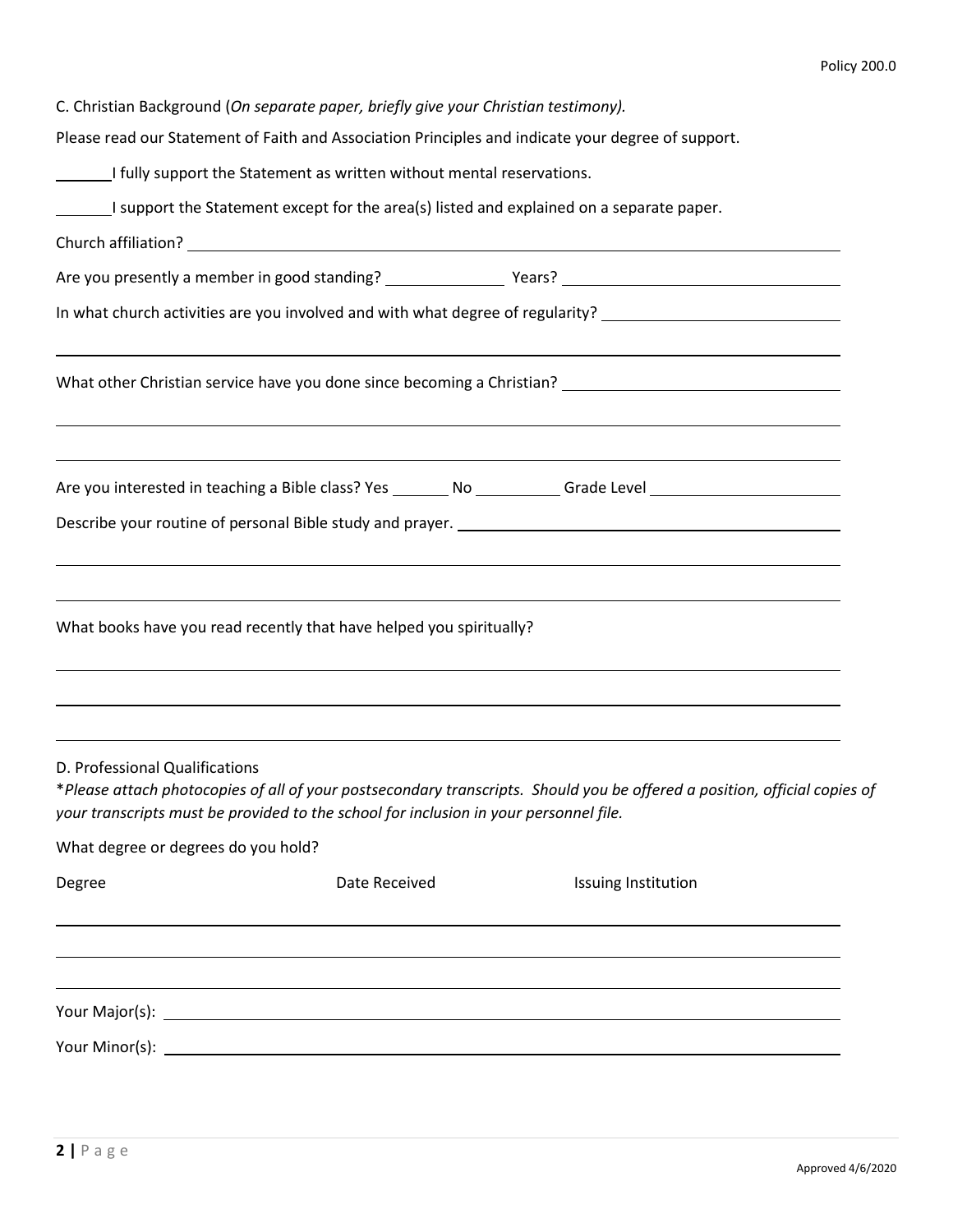List any books or articles that you have read recently that have helped you grow professionally.

| Do you have an ACSI Teacher Certificate? _______________Level: __________________Exp. Date: __________________              |  |           |
|-----------------------------------------------------------------------------------------------------------------------------|--|-----------|
|                                                                                                                             |  |           |
|                                                                                                                             |  |           |
| If you do not hold an ACSI teaching certificate, what requirements do you lack?                                             |  |           |
|                                                                                                                             |  |           |
| If you do not hold a state teaching certificate, what requirements do you lack? _____________________________               |  |           |
|                                                                                                                             |  |           |
|                                                                                                                             |  |           |
| *Please attach photocopies of any certificates held.                                                                        |  |           |
|                                                                                                                             |  | <b>NO</b> |
|                                                                                                                             |  |           |
| Have you had any courses in the Christian Philosophy of Education? _______________YES                                       |  |           |
| *Attach a typed copy of your personal Christian philosophy of education and how you would implement it in the<br>classroom. |  |           |

E. Personal Philosophy

*\* On a separate paper, please label and succinctly answer in one or two paragraphs each of the questions below:*

- 1. Why do you wish to teach in a Christian school?
- 2. What are the main characteristics that distinguish a Christian school from a public school?
- 3. What is your philosophy of discipline?
- 4. What do you believe about the origin of the earth and humankind?
- 5. Please summarize any additional information that you would like to present regarding your candidacy for this position.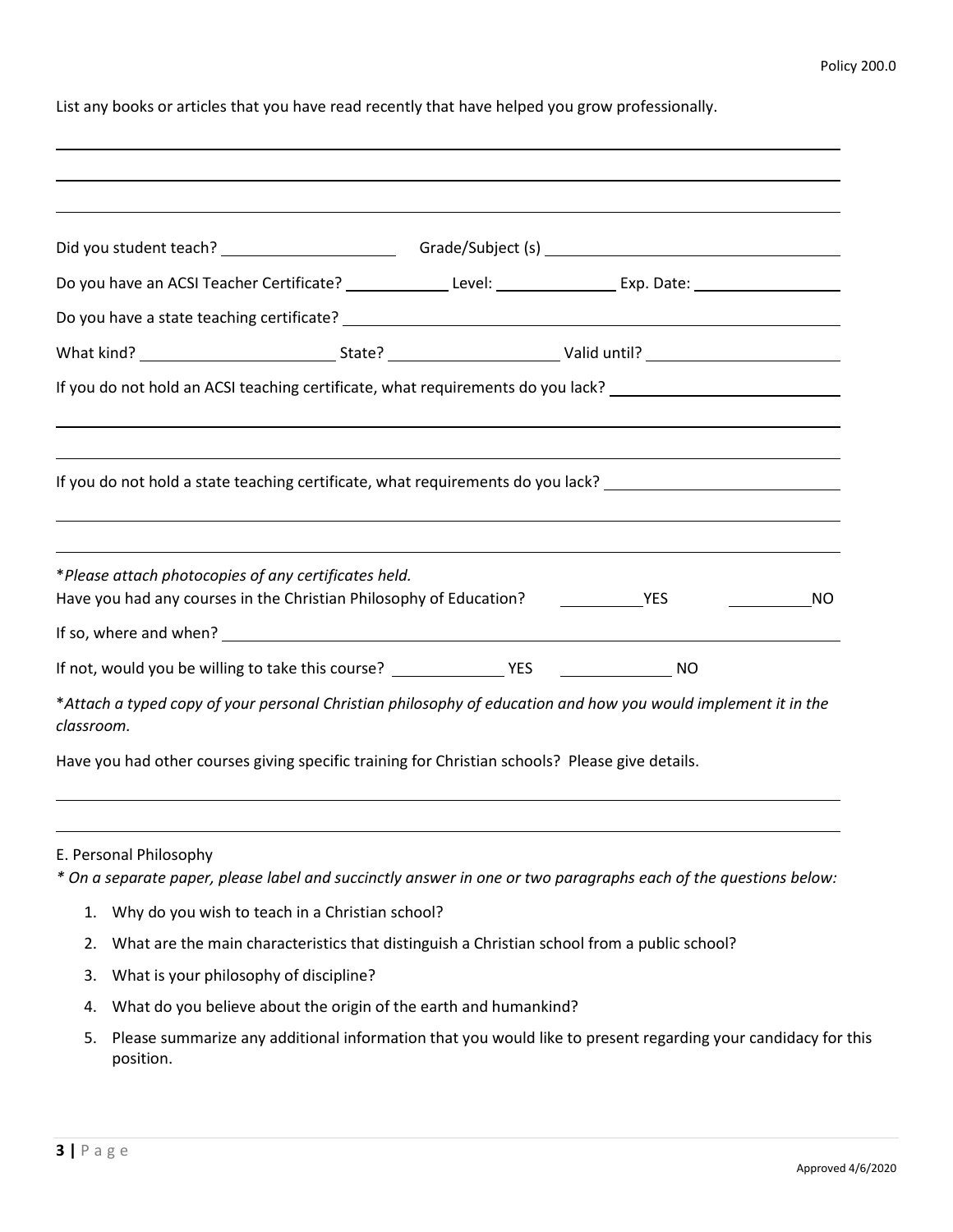#### F. Employment History

Please start with your current or most recent employer and work backwards for the past five years. If necessary, you may follow the same format on the reverse.

| Supervisor's Name: 1990 Manner 2008 (2009) Phone Number: 2008 Manner 2009 Manner 2008 (2009) Phone Number:                                                                                                                     |  |
|--------------------------------------------------------------------------------------------------------------------------------------------------------------------------------------------------------------------------------|--|
|                                                                                                                                                                                                                                |  |
|                                                                                                                                                                                                                                |  |
|                                                                                                                                                                                                                                |  |
|                                                                                                                                                                                                                                |  |
|                                                                                                                                                                                                                                |  |
| Reason for leaving: North Commission and Commission and Commission and Commission and Commission and Commission                                                                                                                |  |
|                                                                                                                                                                                                                                |  |
|                                                                                                                                                                                                                                |  |
|                                                                                                                                                                                                                                |  |
|                                                                                                                                                                                                                                |  |
|                                                                                                                                                                                                                                |  |
|                                                                                                                                                                                                                                |  |
|                                                                                                                                                                                                                                |  |
|                                                                                                                                                                                                                                |  |
| Supervisor's Name: 1990 Manner 2008 (2009) Phone Number: 2008 Munchers 2009 Manner 2009 Manner 2009 Manner 200                                                                                                                 |  |
|                                                                                                                                                                                                                                |  |
|                                                                                                                                                                                                                                |  |
|                                                                                                                                                                                                                                |  |
|                                                                                                                                                                                                                                |  |
|                                                                                                                                                                                                                                |  |
| Reason for leaving: 1999 Contract to the contract of the contract of the contract of the contract of the contract of the contract of the contract of the contract of the contract of the contract of the contract of the contr |  |
|                                                                                                                                                                                                                                |  |
|                                                                                                                                                                                                                                |  |

Are you holding or have you already signed a contract for next year with any other educational institution?

Yes No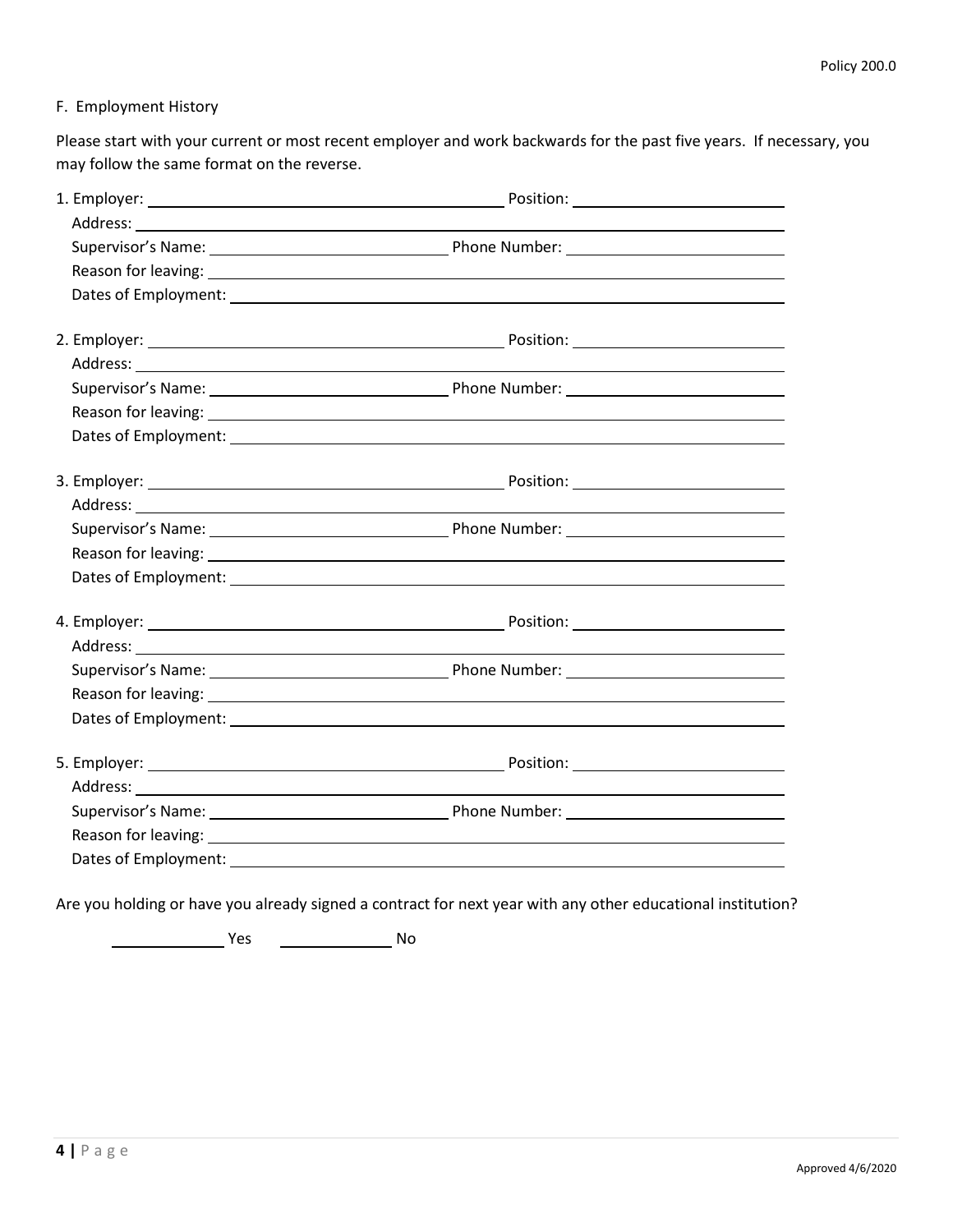#### G. Personal References

Do not list family members or relatives for references. You will also need to sign the *Reference Release Form* that is included and return it with the application.

Give three references who are qualified to speak of your spiritual experience and Christian service. *List your current pastor first.*

| Name/Complete Address                                                                                                                                | Phone | Relationship    |
|------------------------------------------------------------------------------------------------------------------------------------------------------|-------|-----------------|
|                                                                                                                                                      |       |                 |
| $\frac{1}{2}$ .                                                                                                                                      |       |                 |
| $\overline{\mathbf{3.}}$                                                                                                                             |       |                 |
| Give three references who are qualified to speak of your professional training and experience. List your current or most<br>recent supervisor first. |       |                 |
| Name/Complete Address                                                                                                                                | Phone | Position/School |
|                                                                                                                                                      |       |                 |
|                                                                                                                                                      |       |                 |
| $\mathcal{P}$                                                                                                                                        |       |                 |

| <u>.</u> |  |  |  |
|----------|--|--|--|
|          |  |  |  |

Check off if you've included the following:

- Signed Statement of Faith
- Signed Employee Code of Ethics
- **Christian Testimony**
- **EXECOPED Photocopies of postsecondary transcripts**
- Photocopies of any certificates held
- **Personal Christian philosophy of education**
- **Answers to personal philosophy questions**
- **Signed Reference Release Form**
- **Employment Family Disclosure Form**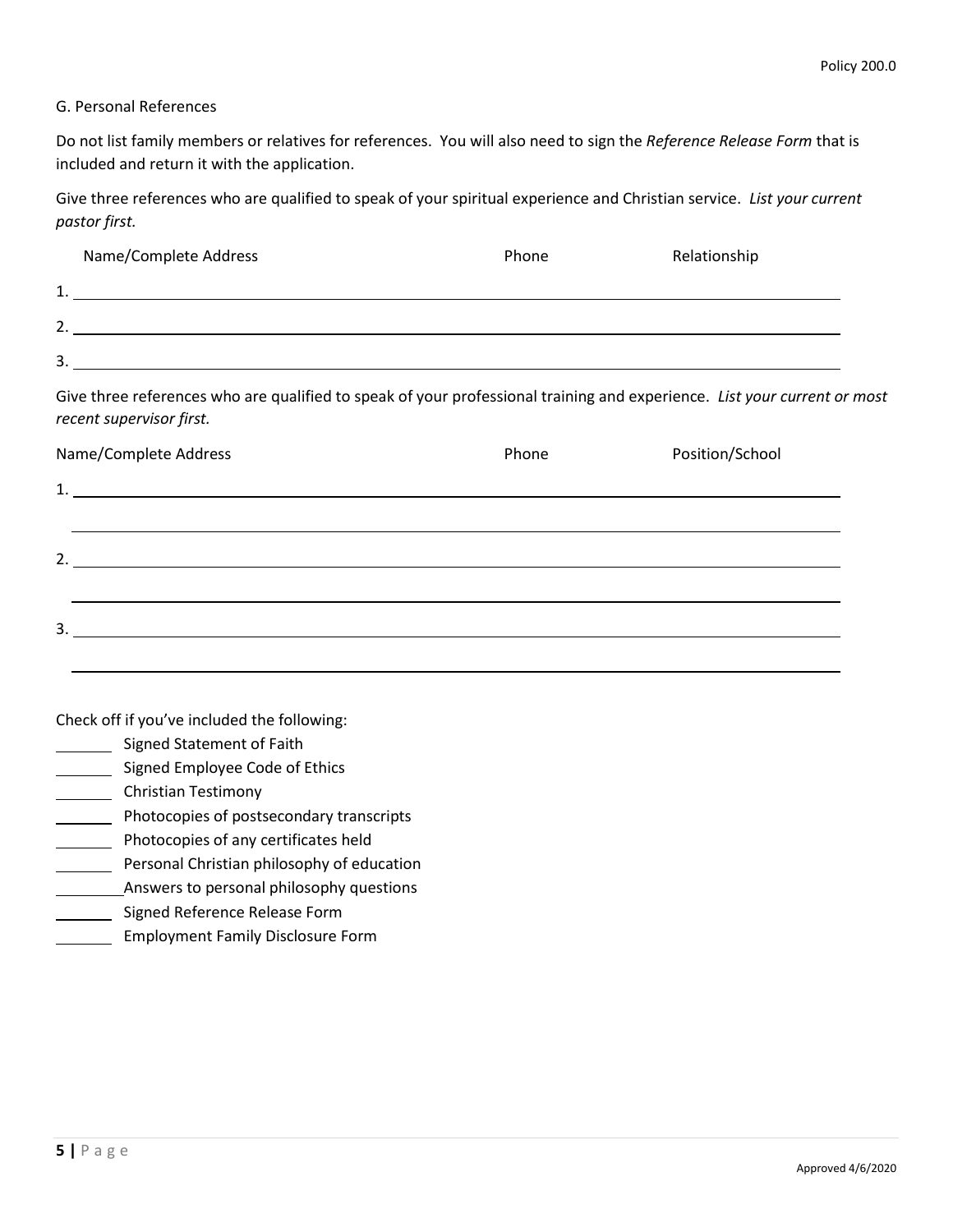#### H. APPLICANT'S CERTIFICATION AND AGREEMENT

I understand that Cumberland Christian School does not discriminate in its employment practices against any person because of race, color, national or ethnic origin, gender, age, or qualified disability.

I hereby certify that the facts set forth in this application process are true and complete to the best of my knowledge. I understand that falsification of any statement or a significant omission of fact may prevent me from being hired, or if hired, may subject me to immediate dismissal regardless of the time elapsed before discovery. If I am released under these circumstances, I further understand and agree that I will be paid and receive benefits only through the day of release.

I authorize Cumberland Christian School to thoroughly interview the primary references which I have listed, any secondary references mentioned through interviews with primary references, or other individuals who know me and have knowledge regarding my testimony and work record. I also authorize the school to investigate thoroughly my work records and evaluations, my educational preparation, and other matters related to my suitability for the position.

I authorize references and my former employers to disclose to the school any and all employment records, performance reviews, letters, reports, and other information related to my life and employment, without giving me prior notice of such disclosure. In addition, I hereby release the school, my former employers, references, and all other parties from any and all claims, demands, or liabilities arising out of or in any way related to such investigation or disclosure. I waive the right to ever personally view any references given to the school.

Since I will be working with children, I understand that I must submit to a fingerprint check by the FBI and possibly other federal and state authorities. I agree to cooperate fully in providing and recording as many sets of my fingerprints as are necessary for such an investigation. I authorize the school to conduct a criminal records check. I understand and agree that any offer of employment that I may receive from the school is conditioned upon the receipt of background information, including criminal background information. The school may refuse employment or terminate conditional employment if the school deems any background information unfavorable or such that could reflect adversely on the school or on me as a Christian role model.

Cumberland Christian School appreciates your willingness to share your skills. Providing safe and secure programs for our community is of utmost importance to us. The information gathered in this application is designed to help us provide the highest quality programs for the people of our community. Please initial each of the statements below.

- *\_\_\_\_\_ I declare that all statements contained in this application are true and that any misrepresentation or omission is cause for rejection of my application, or dismissal from my position.*
- *\_\_\_\_\_ I understand that this is only an application for employment and that no employment contract is being offered at this time.*
- *\_\_\_\_\_ I understand that I can withdraw from the application process at any time.*

\_\_\_\_\_\_\_\_\_\_\_\_\_\_\_\_\_\_\_\_\_\_\_\_\_\_\_\_\_\_\_\_\_\_\_\_\_\_\_\_\_\_\_\_\_\_\_\_\_\_\_\_\_\_ \_\_\_\_\_\_\_\_\_\_\_\_\_\_\_

*\_\_\_\_\_ My signature indicates that I have read and understand the above.*

*Do not sign until you have read and initialed the above statements.*

Signature of Applicant Date Date Date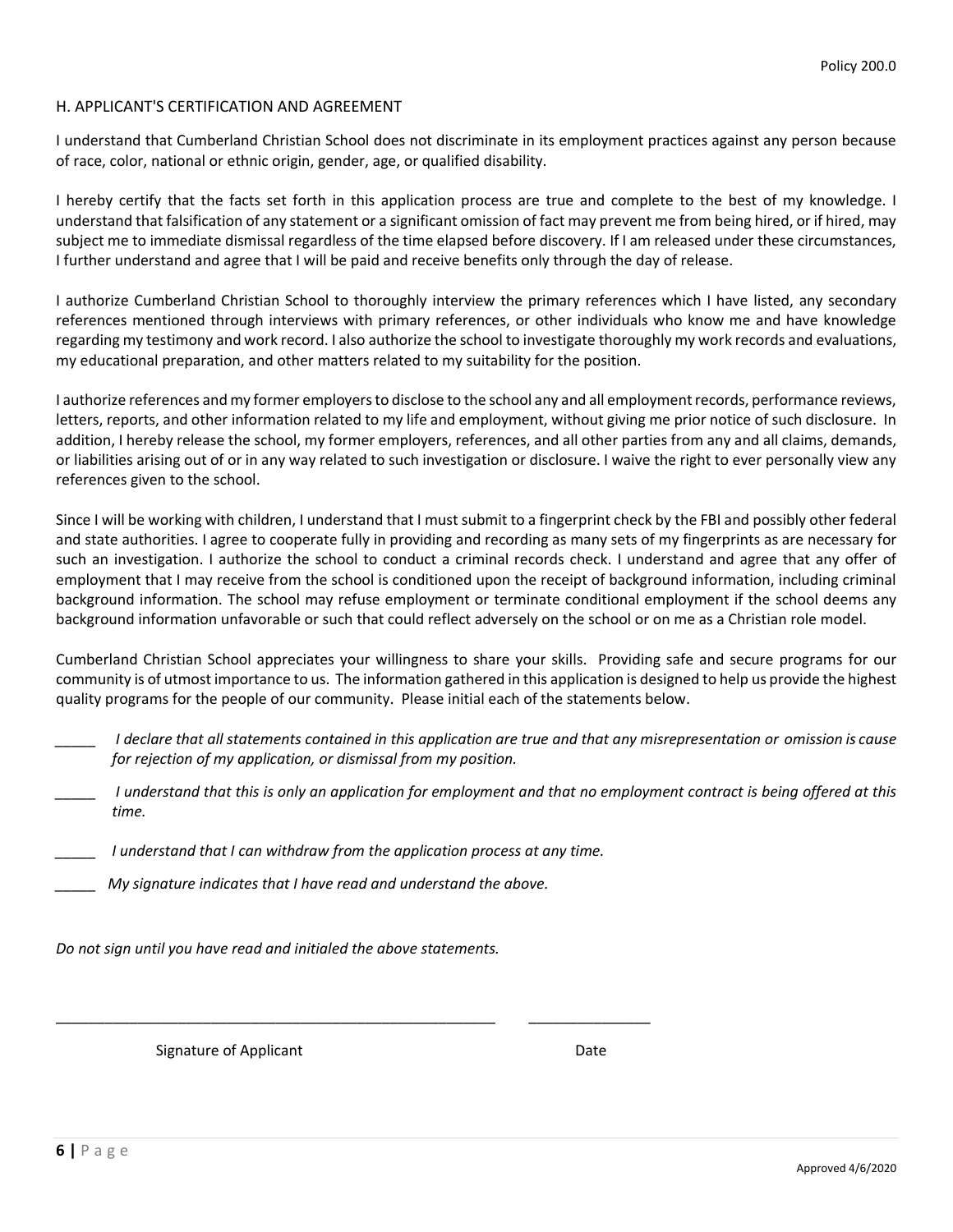## Authorization to Release Employment References

I have made application for a position as a with Cumberland Christian School. I have authorized the school to interview thoroughly the primary references which I have listed, any secondary references mentioned through interviews with primary references, or other individuals that know me and have knowledge regarding my testimony and work record. I also authorize the school to investigate thoroughly my work records and evaluations, my educational preparation, and all other matters related to my suitability for employment.

I authorize references and my former employers to disclose to the school any and all employment records, performance reviews, letters, reports, and other information related to my life and employment, without giving me prior notice of such disclosure.

In addition, I hereby release Cumberland Christian School, my former employers, references, and all other parties from any and all claims, demands, or liabilities arising out of or in any way related to such investigation or disclosure.

I waive the right to ever personally view any references given to Cumberland Christian School.

I agree that a photocopy or facsimile copy of this document and any signature shall be considered for all purposes as the original signed release on file.

I certify that I have carefully read and do understand the above statements.

| Applicant's Name (Print) | Date |
|--------------------------|------|
|                          |      |

Applicant's Signature

Applicant's Social Security Number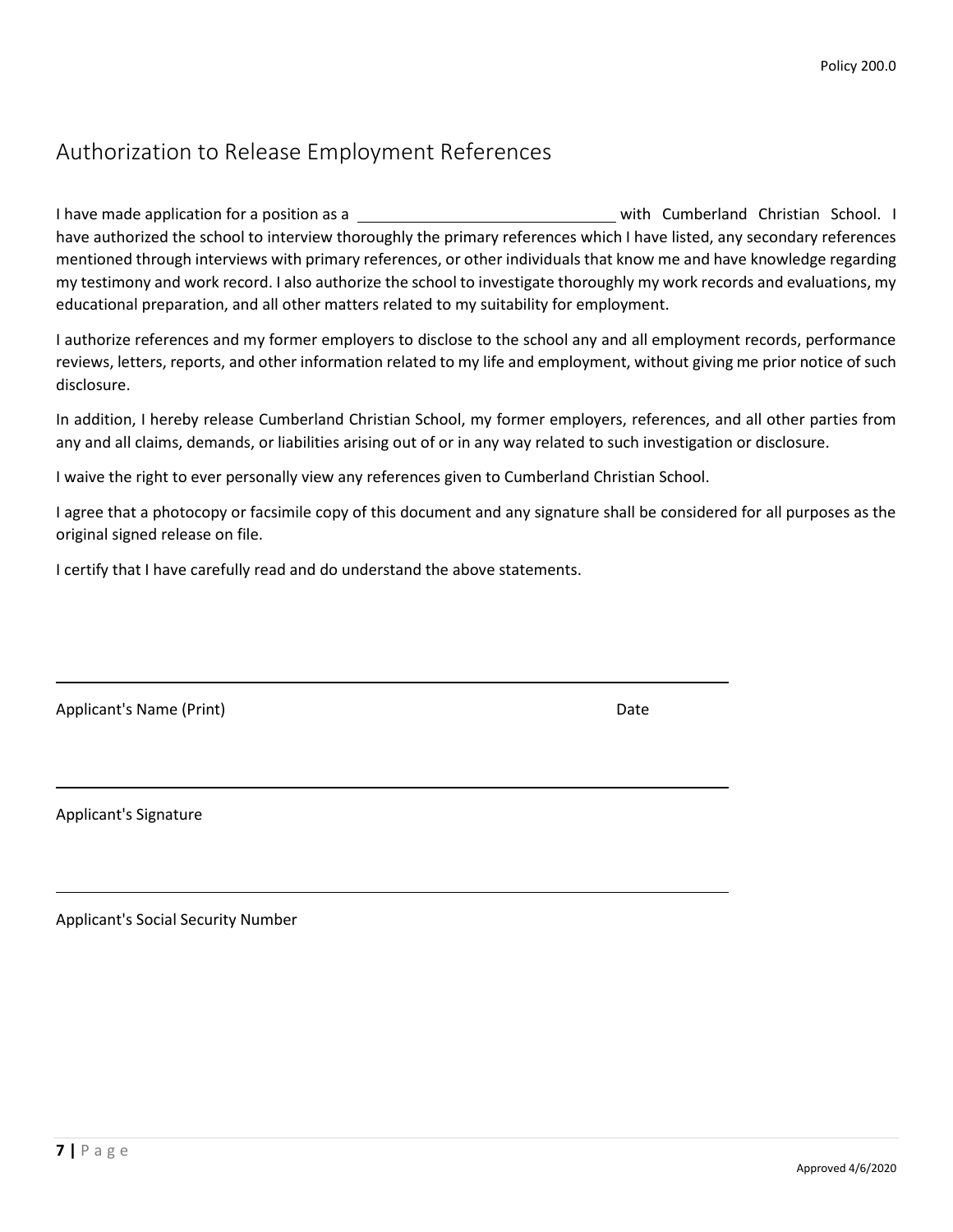### Statement of Faith and Association Principles

- 1. We believe the Bible to be the inspired and only infallible authoritative Word of God. (II Timothy 3:16; II Peter 1:21)
- 2. We believe that there is one God, eternally existent in three persons: Father, Son, and Holy Spirit. (Genesis 1:1; Matthew 28:19; John 10:30)
- 3. We believe in the deity of our Lord Jesus Christ (John 10:33), in His virgin birth (Isaiah 7:14; Matthew 1:23; Luke 1:35), in His sinless life (Hebrews 4:15; Hebrews 7:26), in His miracles (John 2:11), in His vicarious and atoning death through His shed blood (I Corinthians 15:3; Ephesians 1:7; Hebrews 2:9), in His bodily resurrection (John 11:25; I Corinthians 15:4), in His ascension to the right hand of the Father (Mark 16:19), and in His personal return in power and glory (Acts 1:11; Revelation 19:11).
- 4. We believe that for salvation of lost and sinful men, regeneration by the Holy Spirit is absolutely essential. (John 3:16-19; John 5:24; Romans 3:23; Romans 5:8-9; Ephesians 2:8-10; Titus 3:5)
- 5. We believe in the present ministry of the Holy Spirit, by whose indwelling the Christian is enabled to live a godly life. (Romans 8:13-14; I Corinthians 3:16; I Corinthians 6:19-20; Ephesians 4:30; Ephesians 5:18)
- 6. We believe in the resurrection of both the saved and the lost: they that are saved unto the resurrection of life, and they that are lost unto the resurrection of damnation. (John 5:28-29)
- 7. We believe in the spiritual unity of believers in our Lord Jesus Christ. (Romans 8:9; I Corinthians 12:12-13; Galatians 3:26-28)
- 8. We believe that the term *marriage* has only one meaning: the uniting of one man and one woman in a single, exclusive union, as delineated in Scripture (Gen. 2:18-25). We believe that God intends sexual intimacy to occur only between a man and a woman who are married to each other (1 Cor. 6:18; 7:2-5; Heb. 13:4). We believe that God has commanded that no intimate sexual activity be engaged in outside of a marriage between a man and a woman.
- 9. We believe that God wonderfully and immutably creates each person as male or female. These two distinct, complementary genders together reflect the image and nature of God (Gen 1:26-27). Rejection of one's biological sex is a rejection of the image of God within that person.
- 10. We believe that any form of sexual immorality (including adultery, fornication, homosexual behavior, bisexual conduct, bestiality, incest, and use of pornography) is sinful and offensive to God (Matt. 15:18-20; 1 Cor. 6:9-10)

Applicant Signature

Date and the contract of the contract of the contract of the contract of the contract of the contract of the contract of the contract of the contract of the contract of the contract of the contract of the contract of the c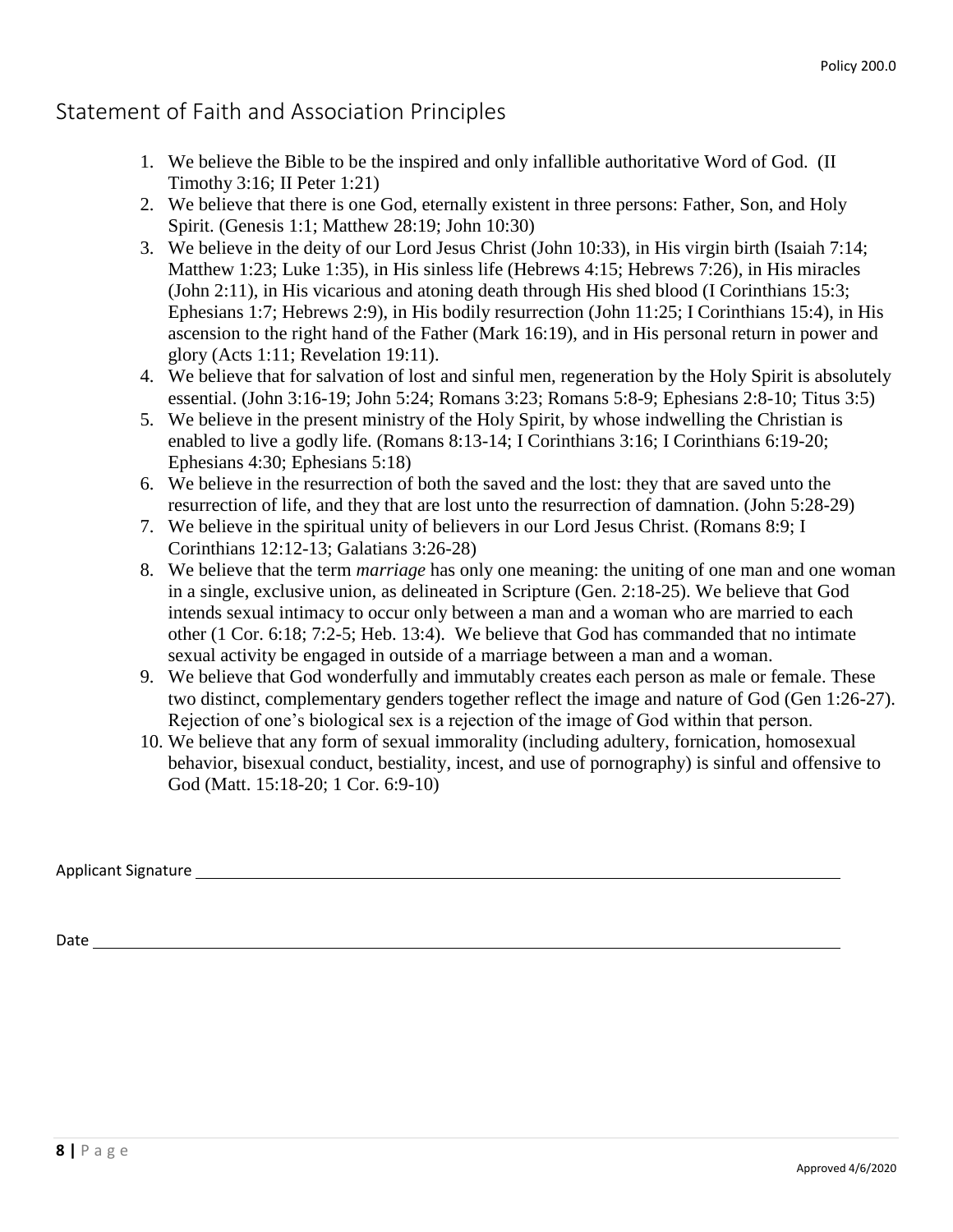### Employee Code of Ethics

### A. Statement of Meaning

In an interdenominational school, individuals come from a variety of educational backgrounds and have differences in their values and beliefs. In order for such a diverse group of Christians to work together in unity, there needs to be a common base of reference-the Bible-as well as sensitivity to the values and wisdom of the entire body. We need to respect the feelings of one another. The Employee Code of Ethics is designed to help each employee understand his/her responsibilities to the school family at large, employees, students, parents, and area churches.

A CCS employee must manifest by precept and example the highest Christian virtue and personal decorum, serving as a Christian role model (I Timothy 4:12) to pupils both in and out of school (Luke 6:40), and as an example to parents and fellow faculty members in judgment, dignity, respect, and Christian living.

The lives of school employees fall under close scrutiny by virtue of holding a position at CCS. Many different groups, both within the school as well as outside the school, come into contact and deal with school personnel. Each employee becomes a representative of both the school and our Lord. This responsibility is one of the reasons the Apostle Paul stated that to desire to be a teacher places one under a stricter judgment.

In both the life of Christ, Paul, and the other apostles, Christian liberty was often subjected to the needs and good of the entire body. While all things are "lawful," not all things are scripturally "expedient" (suitable, wise). Consequently, school personnel must be sensitive to the needs and feelings of the entire school body.

Some of the following guidelines of conduct, therefore, are not specifically designed to show right or wrong behavior, sinful or Christian behavior, but conduct which would seem appropriate to our Christian school community. Some standards vary in different Christian communities and even in area churches. Our desire is to be scripturally sensitive to these standards.

While adhering to a strong unwavering obedience to Scripture, we recognize Christian liberty is not as easy to define. There will be Christians who feel the school guidelines are too lenient and others who feel they are too strict. It seems best in this area to maintain a balance between the two approaches. We are not concerned with who is the weaker or the stronger brother but with what will be the course which seems most to edify the entire body of Christ.

It is with this in mind that this code of ethics has been presented. A prospective employee must be in harmony with these policy guidelines, and every employee of CCS must signify his/her willingness to adhere to them.

#### B. Guiding Principles

- 1. The Employee's Highest Priority Each employee affirms that as part of the qualifications for this position, he/she is a born again Christian who knows the Lord Jesus Christ as Savior (John 3:3, I Peter 1:23). Employees are expected to maintain a daily devotional life consisting of prayer and Scripture study.
- 2. Church Involvement All school employees are required to be active and in regular attendance in a local gospel preaching church of their choice that is in agreement with the school statement of faith. All employees must also be able to work comfortably with people from all denominations represented in the school. Denominational ideas or prejudices may not be promoted to either students or parents. Personal feelings in such areas should not be expressed; instead, a non-denominational approach must be maintained.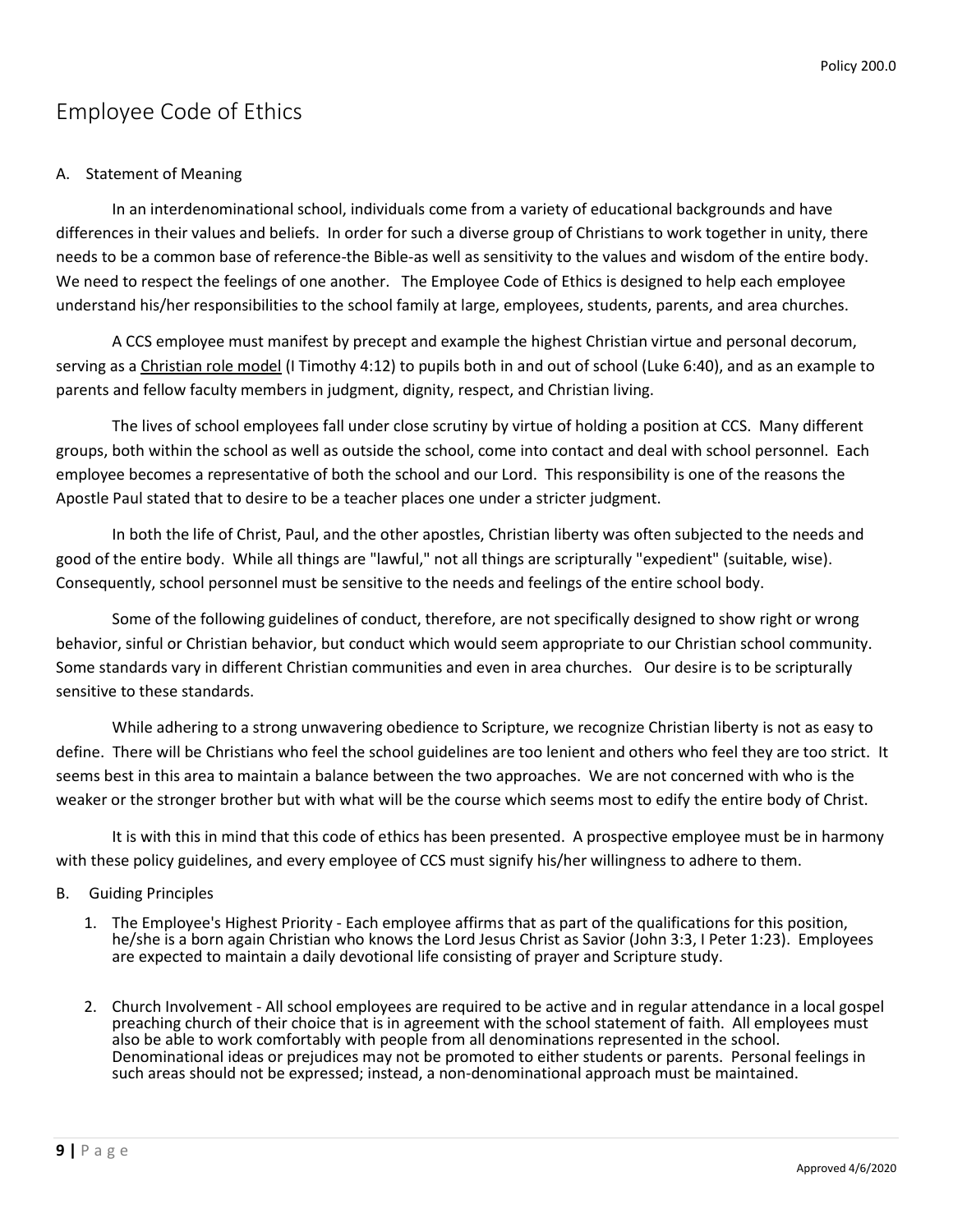- 3. Personal Financial Gain Employees may not utilize their positions or knowledge of school parents for any personal financial gain. Selling of items or services to parents or students by the employee (and/or their spouse) must be avoided except at the request of a parent.
- 4. Prejudice All employees shall be free of prejudice based upon race, sex, or ethnic origin. Jokes or comments that have any such basis are not to be tolerated. Employees should treat children of staff members the same as any other student.
- 5. Language Language of employees should always be positive and edifying. Minced oaths or questionable language/thoughts should not be expressed. Students may never be referred to in derogatory terms or by derogatory names.
- 6. Marriage and Family Relationships Married employees are expected to enter into and to maintain marital relationships that are scripturally based and to exercise Biblical oversight of their children.
	- a. Husbands and wives are to be living harmoniously together.<br>b. Divorce is not God's desire and may only be accepted within
	- b. Divorce is not God's desire and may only be accepted within Biblical boundaries.
- 7. Biblical View of Sex The employee agrees that the Bible dictates the standards for sexual behavior. Sex outside the bounds of a male-female marriage is sin and is against God's plan. Any promiscuity, homosexuality, or other deviant sexual behavior is forbidden and as such violates the bona fide occupational requirement of being a Christian role model. The unique role of the male and female are clearly defined in Scripture. Romans 1:24-32 states that God recognizes homosexuals and other deviates as perverted. Deviation from Scriptural standards is grounds for termination (Romans 12:1-2; I Corinthians 6:9-20; Ephesians 4:1-11, 5:3-5; I Thessalonians 4:3-8; I Timothy 4:12; II Timothy 2:19-22; I Peter 1:15-16, 2:15-17; I John 3:1-3).
	- a. Relationships With The Opposite Sex Discretion in personal relationships with the opposite sex is important. This should include the following:
		- i. Dating of divorced parents of students.
		- ii. Single men and/or women teachers must exercise extreme discretion in dating practice iii. Displays of affection by single employees. Displays of affection by single employees.
	- b. Sex Roles The school promotes the distinctive roles of the sexes seeking to emphasize both the masculine and the feminine roles of the respective sexes. Equal opportunities are to be afforded to both sexes. The responsibilities in the making of a Christian home are to be emphasized as a strong and high calling for both sexual roles.
		- i. We feel that when certain styles of dress are normally associated with a particular sex, it is inappropriate for employees to deviate from that expected norm.
		- ii. While believing strongly in equal treatment of the sexes, the modern women's liberty movement is not always compatible with the emphasis the school wishes to place on the Christian family and distinctiveness of the sexes.
- 8. Relationships with Students
	- a. Physical contact with students requires great discretion. It should only occur in completely innocuous ways, and great care should be given to avoid even the appearance of impropriety.
	- b. Dating or double dating with students should not take place.
	- c. Employees must avoid being alone in social settings with students of the opposite sex.
	- Employees may not develop relationships with students that become personal friendships similar to adult friendships.
- 9. Support of Christian Education Each employee accepts without reservation both the Statement of Faith and the Educational Philosophy and Objectives of this school and is committed to upholding them. Employees are expected to support the mission and vision of the school. An employee is always expected to support another school employee in fulfilling his/her responsibilities, remain quiet, or express his/her concern to the fellow employee. School personnel should always follow the chain of command and use it in pursuing any grievance, as stated in the CCS grievance policy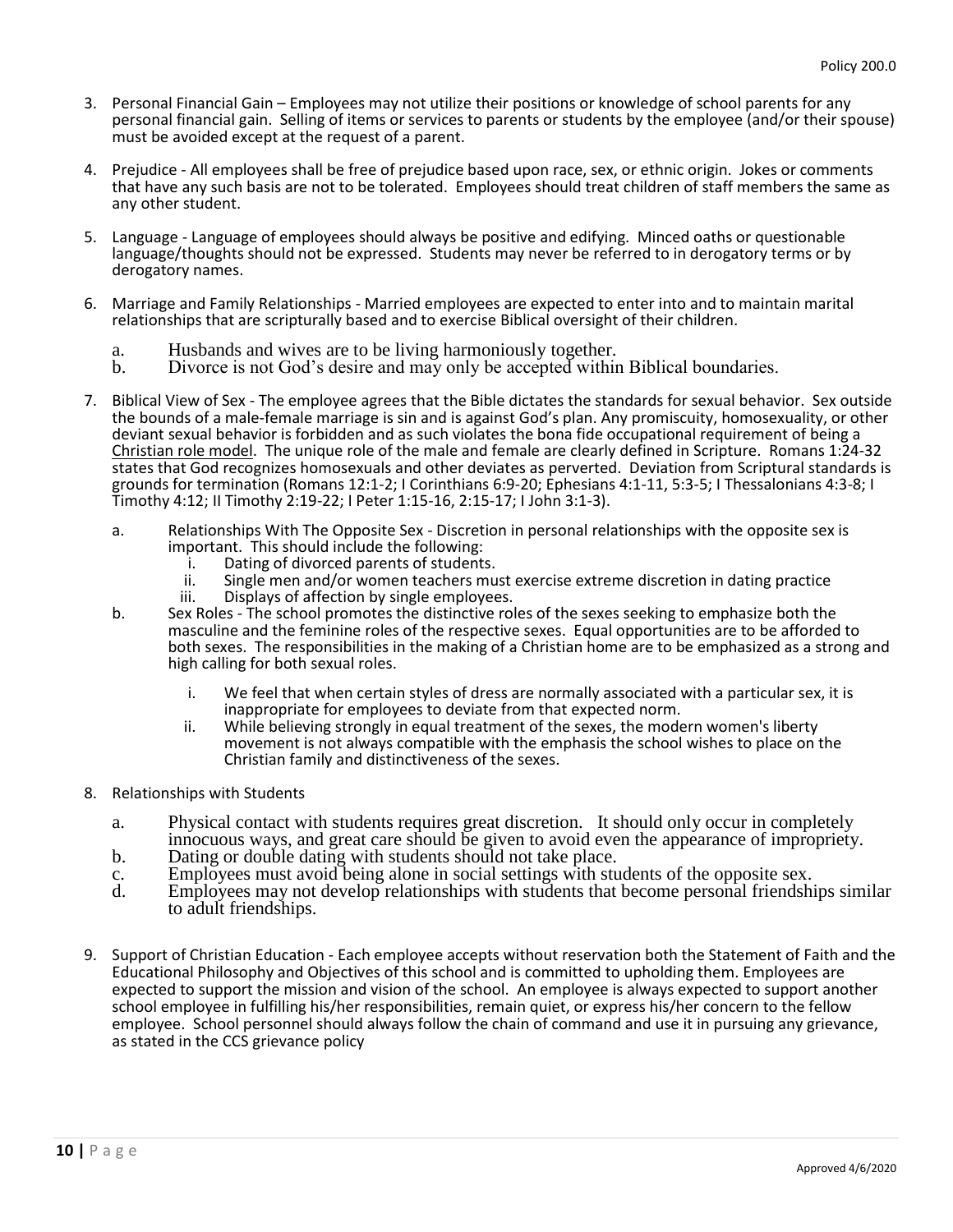- 10. Resolution of Problems and Disagreements The teacher agrees to follow the Biblical pattern of Matthew 18:15-17 and Galatians 6:1 always give a good report. All differences are to be resolved by utilizing Biblical principles--always presenting a united front. Appropriate confidentiality will be observed in regard to pupil, parent, and school matters. (Titus 3:2 and Galatians 5:15 TLB) The parties to this agreement are Christians and believe that the Bible commands them to make every effort to live at peace and to resolve disputes with each other in private or within the Christian community in conformity with the Biblical injunctions of I Corinthians 6:1-8, Matthew 5:23-24, and Matthew 18:15-20. Therefore, the parties agree that any claim or dispute arising out of, or related to, this agreement or to any aspect of the employment relationship, including statutory claims, shall be settled by Biblicallybased mediation within the school.
- 11. Confidentiality in Personal Matters Confidentiality of student and school affairs should be maintained. Discussion of student problems or school problems should be shared only within the school chain of command or with those directly involved. Consideration of the above must be given when sharing prayer requests as well. An employee may not withhold personal or family information from his/her supervisor in the chain of command if that supervisor must make decisions affecting that student or person. Discretion must be exercised in speaking of one's own personal life to students or parents.
- 12. Contracts Verbal and Written Employees shall honor their word as their bond. Verbal agreements should be honored as written contracts, so verbal agreements must be made with great discretion. Teachers should not make promises to parents or students they cannot maintain. It is expected that written contracts be honored in spirit and in letter. School contracts are not broken as a matter of personal convenience but only as necessitated by extreme emergency as interpreted by the Board of Directors.
- 13. Personal Morality Employees are expected to exercise discretion in any involvement with alcoholic beverages, card playing, social dancing, secular rock music, secular movies, gambling, and tobacco. It is expected that if an employee's personal attitude toward any of these things is favorable, the employee will not promote those personal feelings among students or parents.
- 14. Hindrance to Ministry Responsibilities The employee's professional work should not be hindered by other activities such as second jobs, vacation trips, etc. Care should also be taken to avoid conflicts between church activities and required school activities. Because of an employee's needs, it may be necessary to have part-time work. It is preferred that such work be limited to the summer. If that is not possible, the additional work hours should be planned so as not to impede the employee in conducting normal school work in any way.
- 15. Cumberland Christian School personnel will exhibit the highest ethical standards and personal integrity.
- 16. Cumberland Christian School personnel will provide a professional work environment that is free from physical, psychological, written or verbal intimidation or harassment.
- 17. Cumberland Christian School personnel will not physically, sexually, or emotionally abuse or neglect a minor or adult.
- 18. Cumberland Christian School personnel will share concerns about suspicious or inappropriate behavior with their supervisor or administrator.
- 19. Cumberland Christian School personnel will report any suspected abuse or neglect of a minor to the state authorities.
- 20. Cumberland Christian School personnel will accept their personal responsibility to protect minors and adults from all forms of abuse.